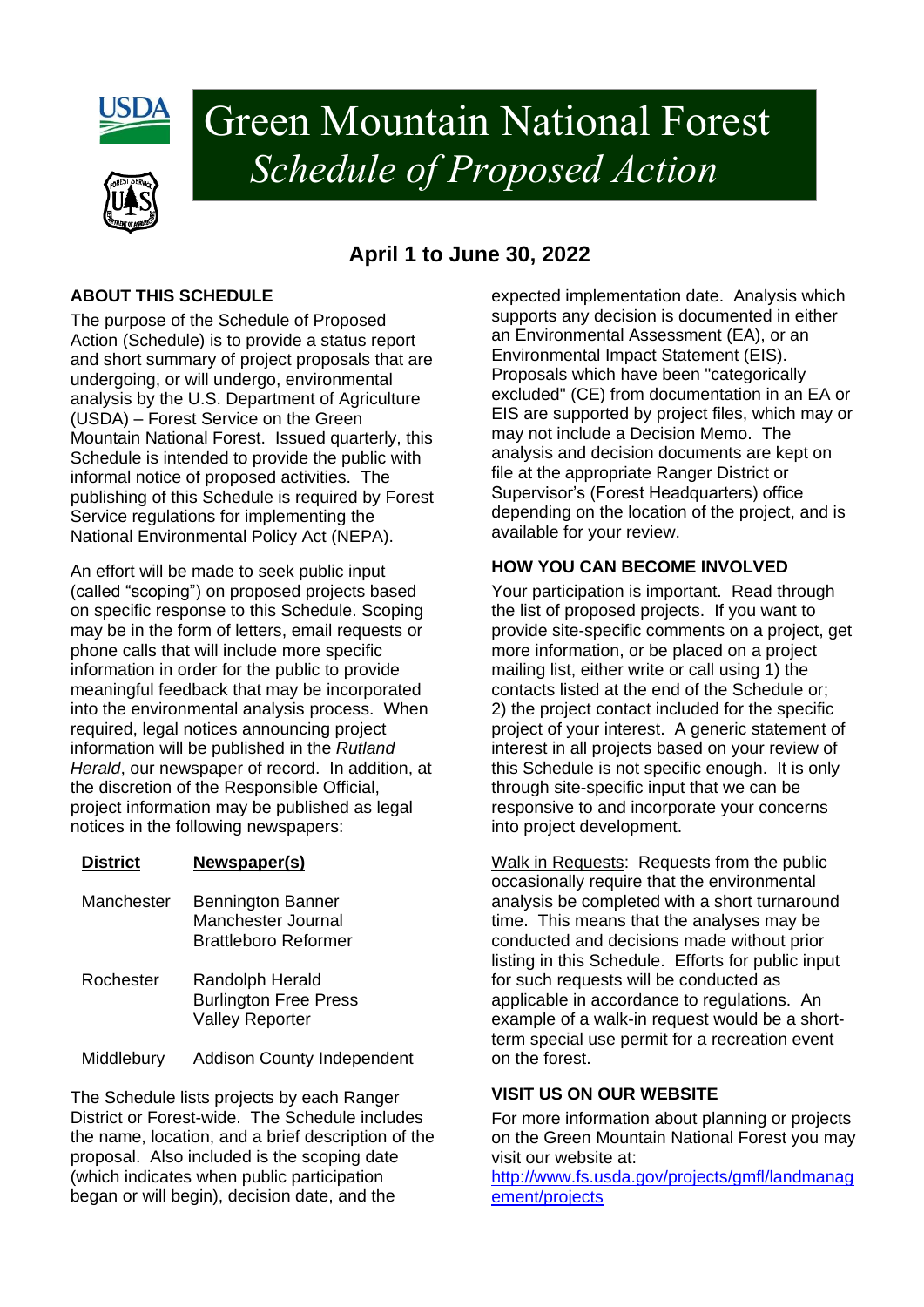# **FOR MORE INFORMATION**

If you would like more information on the projects described in this Schedule of Proposed Action, contact:

John A. Sinclair Forest Supervisor Green Mountain & Finger Lakes National Forests 231 North Main Street Rutland, VT 05701 802-747-6700



Christopher Mattrick, District Ranger Middlebury and Rochester Ranger Districts Green Mountain National Forest 99 Ranger Road, Route 100 Rochester, VT 05767 802-767-4261

Martina Barnes, District Ranger Manchester Ranger District Green Mountain National Forest 2538 Depot Street Manchester Ctr., VT 05255 802-362-2307

## This document available in large print upon request.

*In accordance with Federal civil rights law and U.S. Department of Agriculture (USDA) civil rights regulations and policies, the USDA, its Agencies, offices, and employees, and institutions participating in or administering USDA programs are prohibited from discriminating based on race, color, national origin, religion, sex, gender identity (including gender expression), sexual orientation, disability, age, marital status, family/parental status, income derived from a public assistance program, political beliefs, or reprisal or retaliation for prior civil rights activity, in any program or activity conducted or funded by USDA (not all bases apply to all programs). Remedies and complaint filing deadlines vary by program or incident.*

*Persons with disabilities who require alternative means of communication for program information (e.g., Braille, large print, audiotape, American Sign Language, etc.) should contact the responsible Agency or USDA's TARGET Center at (202) 720-2600 (voice and TTY) or contact USDA through the Federal Relay Service at (800) 877-8339. Additionally, program information may be made available in languages other than English.* 

*To file a program discrimination complaint, complete the USDA Program Discrimination Complaint Form, AD-3027, found online at [http://www.ascr.usda.gov/complaint\\_filing\\_cust.html](http://www.ascr.usda.gov/complaint_filing_cust.html) and at any USDA office or write a letter addressed to USDA and provide in the letter all of the information requested in the form. To request a copy of the complaint form, call (866) 632-9992. Submit your completed form or letter to USDA by: (1) mail: U.S. Department of Agriculture, Office of the Assistant Secretary for Civil Rights, 1400 Independence Avenue, SW, Washington, D.C. 20250-9410; (2) fax: (202) 690-7442; or (3) email: [program.intake@usda.gov](mailto:program.intake@usda.gov) .*

*USDA is an equal opportunity provider, employer and lender.*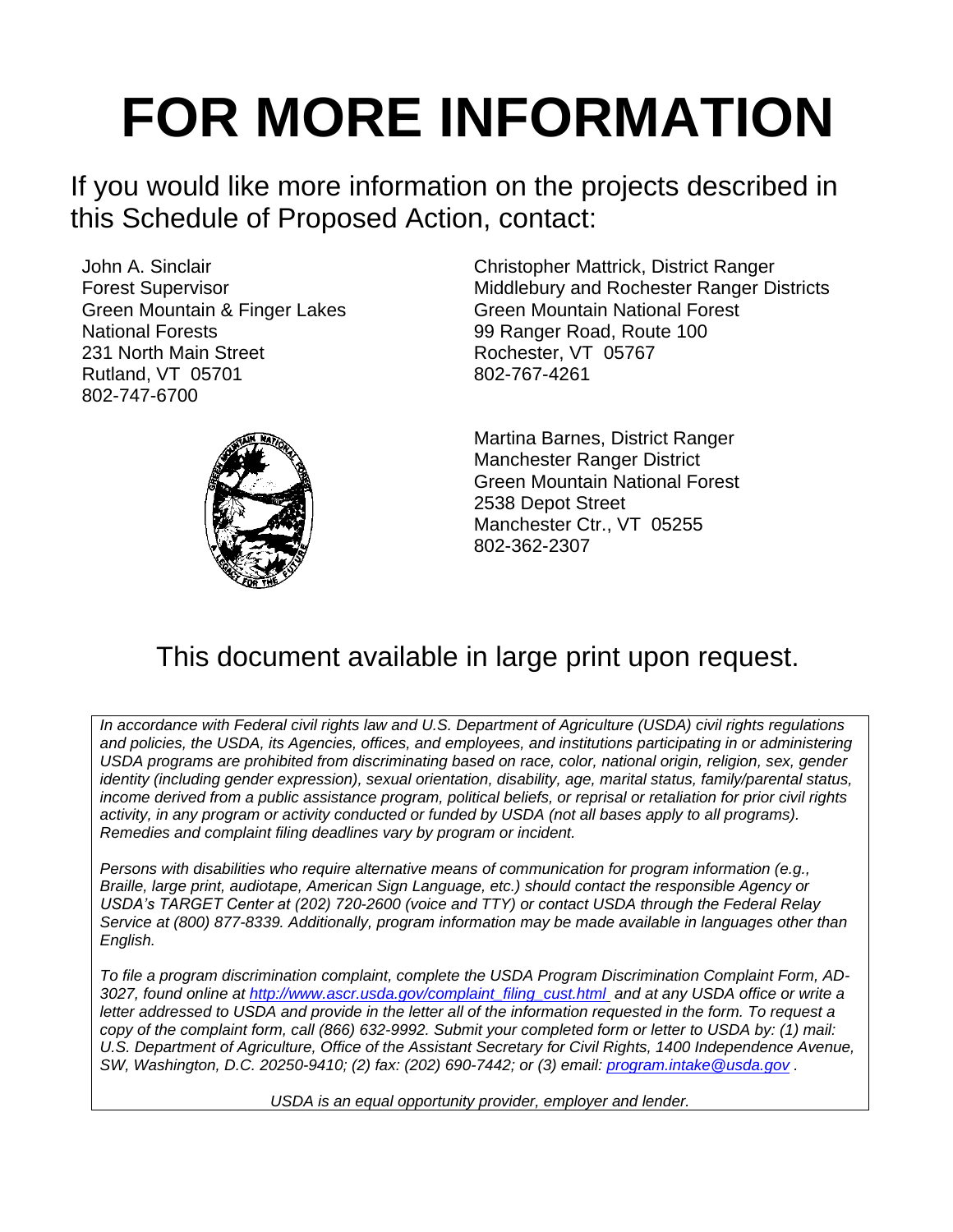

#### **Schedule of Proposed Action (SOPA) 04/01/2022 to 06/30/2022**

#### **Green Mountain National Forest**

This report contains the best available information at the time of publication. Questions may be directed to the Project Contact.

| <b>Project Name</b>                                                                                                            | <b>Project Purpose</b>                                            |                                                                                                                                                                                                                                                                                                                                         | <b>Planning Status</b>                                                                                                                                                                                                       | <b>Decision</b>  | <b>Expected</b><br>Implementation | <b>Project Contact</b>                                      |  |  |
|--------------------------------------------------------------------------------------------------------------------------------|-------------------------------------------------------------------|-----------------------------------------------------------------------------------------------------------------------------------------------------------------------------------------------------------------------------------------------------------------------------------------------------------------------------------------|------------------------------------------------------------------------------------------------------------------------------------------------------------------------------------------------------------------------------|------------------|-----------------------------------|-------------------------------------------------------------|--|--|
| <b>Projects Occurring Nationwide</b>                                                                                           |                                                                   |                                                                                                                                                                                                                                                                                                                                         |                                                                                                                                                                                                                              |                  |                                   |                                                             |  |  |
| <b>Locatable Mining Rule - 36 CFR</b><br>228, subpart A.<br><b>EIS</b>                                                         | - Regulations, Directives,<br>Orders                              |                                                                                                                                                                                                                                                                                                                                         | On Hold                                                                                                                                                                                                                      | N/A              | N/A                               | Sarah Shoemaker<br>907-586-7886<br>sarahshoemaker@fs.fed.us |  |  |
|                                                                                                                                |                                                                   | <b>Description:</b> The U.S. Department of Agriculture proposes revisions to its regulations at 36 CFR 228, Subpart A governing<br>locatable minerals operations on National Forest System lands. A draft EIS & proposed rule should be available for<br>review/comment in late 2020                                                    |                                                                                                                                                                                                                              |                  |                                   |                                                             |  |  |
|                                                                                                                                | <b>Web Link:</b><br>http://www.fs.usda.gov/project/?project=57214 |                                                                                                                                                                                                                                                                                                                                         |                                                                                                                                                                                                                              |                  |                                   |                                                             |  |  |
|                                                                                                                                | <b>Location:</b>                                                  | UNIT - All Districts-level Units. STATE - All States. COUNTY - All Counties. LEGAL - Not Applicable. These<br>regulations apply to all NFS lands open to mineral entry under the US mining laws. More Information is available<br>at: https://www.fs.usda.gov/science-technology/geology/minerals/locatable-minerals/current-revisions. |                                                                                                                                                                                                                              |                  |                                   |                                                             |  |  |
| <b>Nationwide Aerial Application</b><br>of Fire Retardant on National<br><b>Forest System Land.</b><br><b>EIS</b><br>*UPDATED* | - Regulations, Directives,<br><b>Orders</b>                       |                                                                                                                                                                                                                                                                                                                                         | In Progress:<br>NOI in Federal Register<br>08/08/2020<br>Est. DEIS NOA in Federal<br>Register 02/2022                                                                                                                        | Expected:06/2022 | 07/2022                           | Laura Conway<br>406-802-4317<br>laura.conway@usda.gov       |  |  |
|                                                                                                                                | Land.                                                             | Description: Programmatic Supplemental EIS for the Nationwide Aerial Application of Fire Retardant on National Forest System                                                                                                                                                                                                            |                                                                                                                                                                                                                              |                  |                                   |                                                             |  |  |
|                                                                                                                                | <b>Web Link:</b>                                                  |                                                                                                                                                                                                                                                                                                                                         | http://www.fs.usda.gov/project/?project=60450                                                                                                                                                                                |                  |                                   |                                                             |  |  |
|                                                                                                                                | Location:                                                         |                                                                                                                                                                                                                                                                                                                                         | UNIT - All Districts-level Units. STATE - All States. COUNTY - All Counties. LEGAL - Not Applicable. The<br>direction in the SEIS will apply to use of aerially delivered fire retardant on all National Forest System land. |                  |                                   |                                                             |  |  |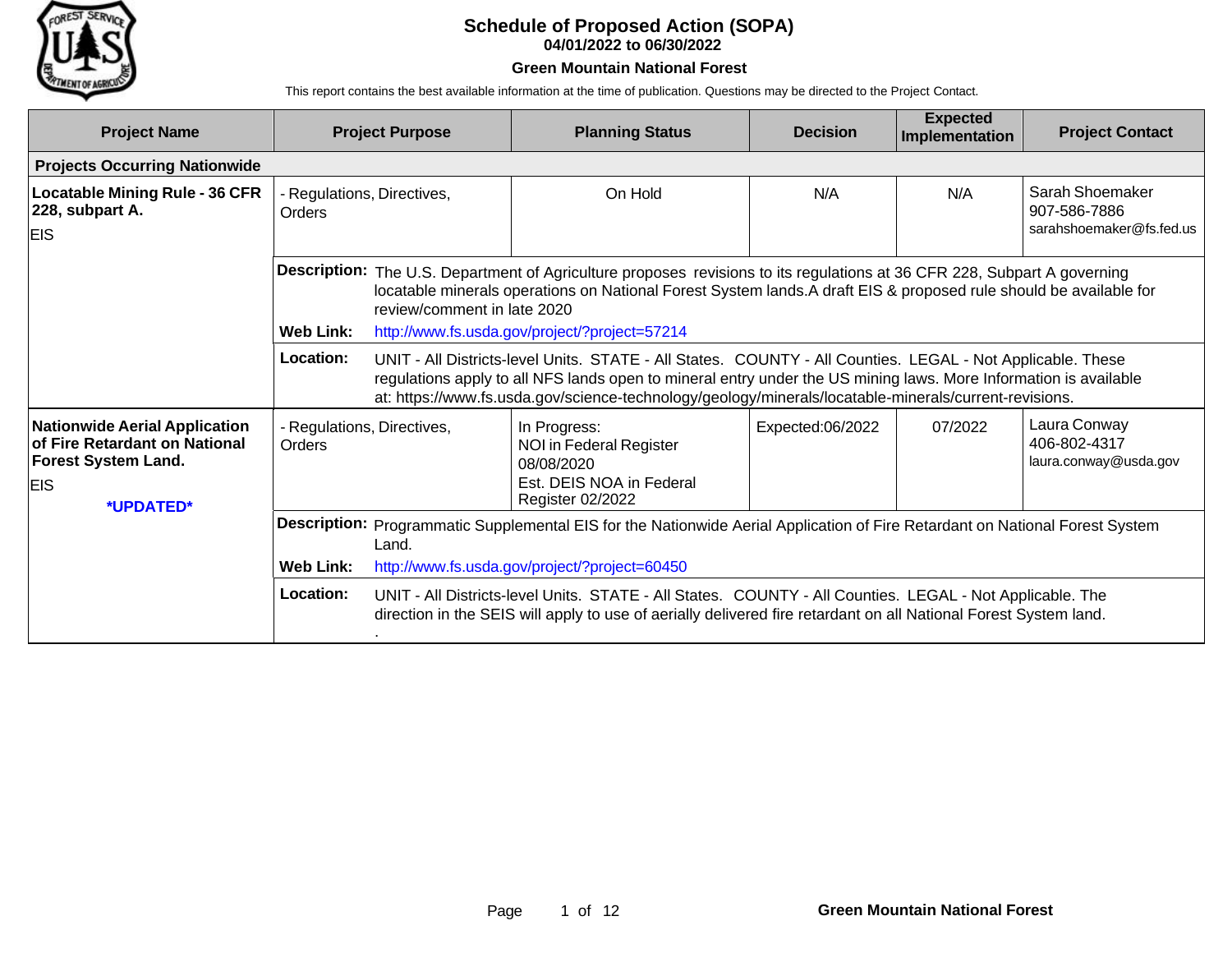| <b>Project Name</b>                                                                                |                                                                                                                                                                                                                                                                       | <b>Project Purpose</b>                                                                                                                                                                                                                                                                                                        | <b>Planning Status</b>                                                                                                                                                                                                        | <b>Decision</b>  | <b>Expected</b><br>Implementation | <b>Project Contact</b>                                         |  |
|----------------------------------------------------------------------------------------------------|-----------------------------------------------------------------------------------------------------------------------------------------------------------------------------------------------------------------------------------------------------------------------|-------------------------------------------------------------------------------------------------------------------------------------------------------------------------------------------------------------------------------------------------------------------------------------------------------------------------------|-------------------------------------------------------------------------------------------------------------------------------------------------------------------------------------------------------------------------------|------------------|-----------------------------------|----------------------------------------------------------------|--|
| <b>Green Mountain National Forest, Forestwide</b>                                                  |                                                                                                                                                                                                                                                                       |                                                                                                                                                                                                                                                                                                                               |                                                                                                                                                                                                                               |                  |                                   | R9 - Eastern Region                                            |  |
| <b>Green Mountain National Forest</b><br><b>Opening Maintenance</b><br><b>CE</b>                   | - Fuels management                                                                                                                                                                                                                                                    | - Wildlife, Fish, Rare plants                                                                                                                                                                                                                                                                                                 | Developing Proposal<br>Est. Scoping Start 04/2022                                                                                                                                                                             | Expected:09/2022 | 10/2022                           | Scott Wixsom<br>802-362-2307 x7219<br>scott.wixsom@usda.gov    |  |
| *NEW LISTING*                                                                                      |                                                                                                                                                                                                                                                                       | Description: This project would authorize continuing management of permanent openings in 264 stands on the Green Mountain<br>National Forest.                                                                                                                                                                                 |                                                                                                                                                                                                                               |                  |                                   |                                                                |  |
|                                                                                                    | <b>Web Link:</b>                                                                                                                                                                                                                                                      |                                                                                                                                                                                                                                                                                                                               | http://www.fs.usda.gov/project/?project=61917                                                                                                                                                                                 |                  |                                   |                                                                |  |
|                                                                                                    | <b>Location:</b>                                                                                                                                                                                                                                                      | Vermont.                                                                                                                                                                                                                                                                                                                      | UNIT - Green Mountain And Finger Lakes National Forest All Units. STATE - Vermont. COUNTY - Addison,<br>Bennington, Rutland, Washington, Windham, Windsor. LEGAL - Not Applicable. Several Towns throughout                   |                  |                                   |                                                                |  |
| <b>New Jersey Legacy Tract Multi-</b><br><b>Resource Management Plan</b><br><b>CE</b>              |                                                                                                                                                                                                                                                                       | - Land management planning                                                                                                                                                                                                                                                                                                    | In Progress:<br>Scoping Start 10/01/2021                                                                                                                                                                                      | Expected:09/2022 | 09/2022                           | <b>Jay Strand</b><br>802-767-4261 x5522<br>jay.strand@usda.gov |  |
| *UPDATED*                                                                                          | <b>Web Link:</b>                                                                                                                                                                                                                                                      | Description: Complete a multi-resource management plan for an 145-acre New Jersey tract purchased via the Legacy Tract<br>Program. Although under USDA Forest Service jurisdiction, management will be provided by the New Jersey<br>Department of Environmental Protection.<br>http://www.fs.usda.gov/project/?project=60862 |                                                                                                                                                                                                                               |                  |                                   |                                                                |  |
|                                                                                                    | Location:                                                                                                                                                                                                                                                             |                                                                                                                                                                                                                                                                                                                               | UNIT - Green Mountain And Finger Lakes National Forest All Units. STATE - Vermont. COUNTY - Rutland.<br>LEGAL - Not Applicable. New Jersey, Jefferson Township, Morris County.                                                |                  |                                   |                                                                |  |
| Green Mountain National Forest, Occurring in more than one District                                |                                                                                                                                                                                                                                                                       |                                                                                                                                                                                                                                                                                                                               |                                                                                                                                                                                                                               |                  |                                   | R9 - Eastern Region                                            |  |
| <b>Telephone Gap Integrated</b><br><b>Resource Project</b><br>- Forest products<br>EA<br>*UPDATED* |                                                                                                                                                                                                                                                                       | - Recreation management<br>- Wildlife, Fish, Rare plants<br>- Vegetation management<br>(other than forest products)<br>- Watershed management<br>- Road management<br>- Climate Change Adaption                                                                                                                               | Developing Proposal<br>Est. Scoping Start 05/2022                                                                                                                                                                             | Expected:01/2023 | 04/2023                           | Shawn Langston<br>802-747-6743<br>Shawn.Langston@usda.gov      |  |
|                                                                                                    | Description: Multiple resource management to implement the Forest Plan across a large landscape area. Potential activities<br>include timber harvesting, wildlife & fisheries habitat improvement, recreation & forest access opportunities, and<br>restoration work. |                                                                                                                                                                                                                                                                                                                               |                                                                                                                                                                                                                               |                  |                                   |                                                                |  |
|                                                                                                    | <b>Web Link:</b>                                                                                                                                                                                                                                                      |                                                                                                                                                                                                                                                                                                                               | http://www.fs.usda.gov/project/?project=60192                                                                                                                                                                                 |                  |                                   |                                                                |  |
|                                                                                                    | <b>Location:</b>                                                                                                                                                                                                                                                      | Town, and Stockbridge.                                                                                                                                                                                                                                                                                                        | UNIT - Middlebury Ranger District, Rochester Ranger District. STATE - Vermont. COUNTY - Addison, Rutland,<br>Windsor. LEGAL - Not Applicable. Towns of Chittenden, Goshen, Killington, Mendon, Pittsfield, Pittsford, Rutland |                  |                                   |                                                                |  |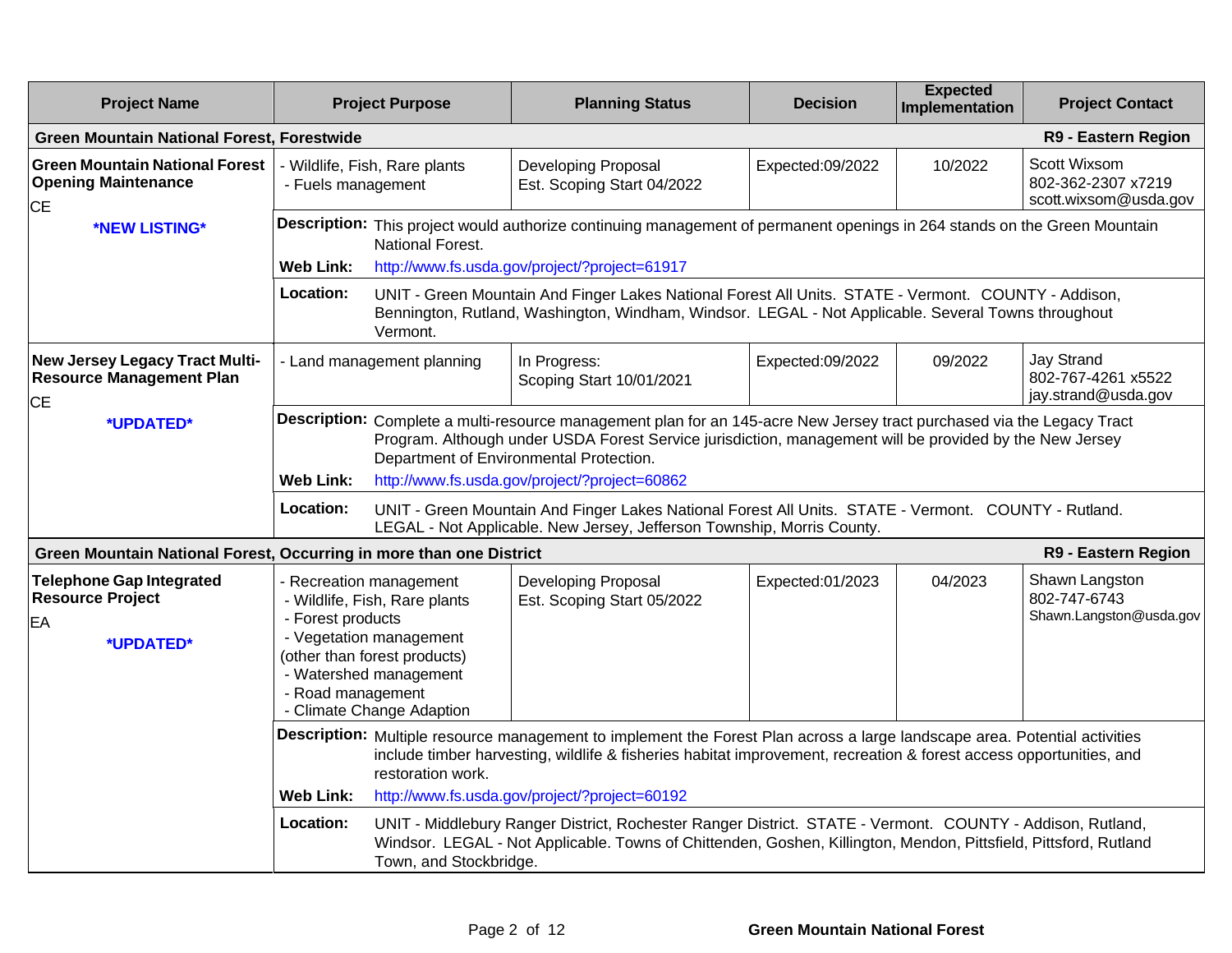| <b>Project Name</b>                                                  | <b>Project Purpose</b>                                                                                                                                                                                                                    |                                                                                                                                                                                                      | <b>Planning Status</b>                                                                                                                                                                                          | <b>Decision</b>  | <b>Expected</b><br>Implementation | <b>Project Contact</b>                                         |  |
|----------------------------------------------------------------------|-------------------------------------------------------------------------------------------------------------------------------------------------------------------------------------------------------------------------------------------|------------------------------------------------------------------------------------------------------------------------------------------------------------------------------------------------------|-----------------------------------------------------------------------------------------------------------------------------------------------------------------------------------------------------------------|------------------|-----------------------------------|----------------------------------------------------------------|--|
| <b>Green Mountain National Forest</b>                                |                                                                                                                                                                                                                                           |                                                                                                                                                                                                      | <b>Manchester Ranger District</b>                                                                                                                                                                               |                  |                                   | <b>R9 - Eastern Region</b>                                     |  |
| <b>Dutch Hill Glade Additions</b><br><b>CE</b><br>*NEW LISTING*      | - Recreation management                                                                                                                                                                                                                   |                                                                                                                                                                                                      | Developing Proposal<br>Est. Scoping Start 06/2022                                                                                                                                                               | Expected:09/2022 | 11/2022                           | Danna Strout<br>802-362-2307 ext 7237<br>danna.strout@usda.gov |  |
|                                                                      | <b>Description:</b> This project would create additional glades on the southern portion of Dutch Hill backcountry ski area to provide<br>terrain for recreation and clear vegetation for vista improvement near the summit of Dutch Hill. |                                                                                                                                                                                                      |                                                                                                                                                                                                                 |                  |                                   |                                                                |  |
|                                                                      | <b>Web Link:</b><br>Location:                                                                                                                                                                                                             | Town of Readsboro.                                                                                                                                                                                   | http://www.fs.usda.gov/project/?project=61906<br>UNIT - Manchester Ranger District. STATE - Vermont. COUNTY - Bennington. LEGAL - Not Applicable.                                                               |                  |                                   |                                                                |  |
| <b>Lye Brook Trailhead Parking</b><br><b>Relocation</b><br><b>CE</b> |                                                                                                                                                                                                                                           | - Recreation management                                                                                                                                                                              | Developing Proposal<br>Est. Scoping Start 07/2022                                                                                                                                                               | Expected:09/2022 | 04/2023                           | Danna Strout<br>802-362-2307 ext 7237<br>danna.strout@usda.gov |  |
| *UPDATED*                                                            |                                                                                                                                                                                                                                           | Description: The Lye Brook Trailhead parking area would be relocated on Lye Brook Road near its intersection with Benson<br>and Glen Roads. The new parking lot would accommodate 30 to 40 vehicles. |                                                                                                                                                                                                                 |                  |                                   |                                                                |  |
|                                                                      | <b>Web Link:</b>                                                                                                                                                                                                                          |                                                                                                                                                                                                      | http://www.fs.usda.gov/project/?project=61176                                                                                                                                                                   |                  |                                   |                                                                |  |
|                                                                      | Location:                                                                                                                                                                                                                                 | Town of Manchester.                                                                                                                                                                                  | UNIT - Manchester Ranger District. STATE - Vermont. COUNTY - Bennington. LEGAL - Not Applicable.                                                                                                                |                  |                                   |                                                                |  |
| <b>Manchester Trail Bridge</b><br><b>Replacements</b><br><b>CE</b>   |                                                                                                                                                                                                                                           | - Recreation management                                                                                                                                                                              | In Progress:<br>Scoping Start 02/15/2022                                                                                                                                                                        | Expected:07/2022 | 09/2022                           | Danna Strout<br>802-362-2307 ext 7237<br>danna.strout@usda.gov |  |
| *UPDATED*                                                            |                                                                                                                                                                                                                                           |                                                                                                                                                                                                      | Description: Three trail bridges on the Manchester Ranger District would be replaced due to their poor structural integrity and to<br>provide trail users with a safe and enjoyable route over water crossings. |                  |                                   |                                                                |  |
|                                                                      | <b>Web Link:</b>                                                                                                                                                                                                                          |                                                                                                                                                                                                      | http://www.fs.usda.gov/project/?project=61078                                                                                                                                                                   |                  |                                   |                                                                |  |
|                                                                      | Location:                                                                                                                                                                                                                                 |                                                                                                                                                                                                      | UNIT - Manchester Ranger District. STATE - Vermont. COUNTY - Bennington, Windham. LEGAL - Not<br>Applicable. Towns of Winhall and Dover.                                                                        |                  |                                   |                                                                |  |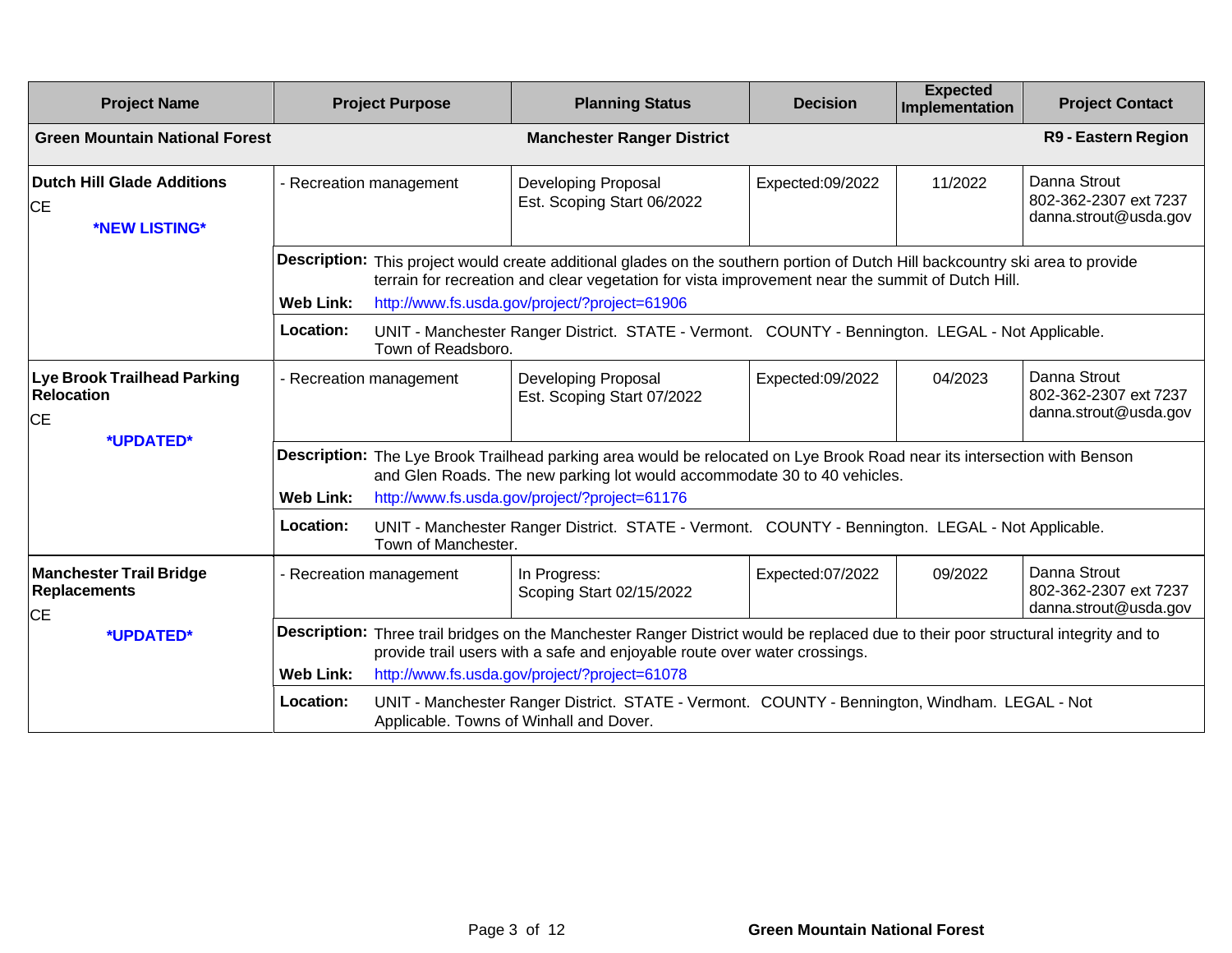| <b>Project Name</b>                                                   | <b>Project Purpose</b>                           | <b>Planning Status</b>                                                                                                                                                                                                                                                                    | <b>Decision</b>    | <b>Expected</b><br><b>Implementation</b> | <b>Project Contact</b>                                         |
|-----------------------------------------------------------------------|--------------------------------------------------|-------------------------------------------------------------------------------------------------------------------------------------------------------------------------------------------------------------------------------------------------------------------------------------------|--------------------|------------------------------------------|----------------------------------------------------------------|
| <b>Green Mountain National Forest</b>                                 |                                                  | <b>Manchester Ranger District</b>                                                                                                                                                                                                                                                         |                    |                                          | R9 - Eastern Region                                            |
| <b>Minvera Hinchey Shelter Area</b><br><b>Management</b><br><b>CE</b> | - Recreation management<br>- Facility management | Developing Proposal<br>Est. Scoping Start 04/2022                                                                                                                                                                                                                                         | Expected:07/2022   | 09/2022                                  | Danna Strout<br>802-362-2307 ext 7237<br>danna.strout@usda.gov |
| *NEW LISTING*                                                         | Web Link:                                        | Description: The project would relocate the Minerva Hinchey Shelter onto National Forest land, construct a new moldering<br>toilet, and decommission an unauthorized trail network near the shelter.<br>http://www.fs.usda.gov/project/?project=61908                                     |                    |                                          |                                                                |
|                                                                       | Location:<br>Shrewsbury.                         | UNIT - Manchester Ranger District. STATE - Vermont. COUNTY - Rutland. LEGAL - Not Applicable. Town of                                                                                                                                                                                     |                    |                                          |                                                                |
| <b>Mount Snow Lift Replacement</b><br>IСE<br>*UPDATED*                | - Recreation management                          | Completed                                                                                                                                                                                                                                                                                 | Actual: 03/17/2022 | 04/2022                                  | Jeffrey Hammell<br>802-222-1828<br>jeffrey.hammell@usda.gov    |
|                                                                       | Web Link:                                        | Description: The project would remove three existing ski lifts and replace them with two higher-capacity lifts to reduce wait<br>times and ease trail congestion.<br>http://www.fs.usda.gov/project/?project=61079                                                                        |                    |                                          |                                                                |
|                                                                       | Location:<br>of Dover.                           | UNIT - Manchester Ranger District. STATE - Vermont. COUNTY - Windham. LEGAL - Not Applicable. Town                                                                                                                                                                                        |                    |                                          |                                                                |
| <b>Prospect Mountain Trail</b><br>Improvements<br><b>CE</b>           | - Recreation management                          | In Progress:<br>Scoping Start 01/04/2022                                                                                                                                                                                                                                                  | Expected:04/2022   | 04/2022                                  | Jeffrey Hammell<br>802-222-1828<br>jeffrey.hammell@usda.gov    |
| *UPDATED*                                                             | <b>Web Link:</b>                                 | Description: The project would construct new Nordic ski trail segments, widen existing trails, and install culverts to relieve trail<br>congestion, increase skier safety, and enhance the recreational experience at Prospect Mountain.<br>http://www.fs.usda.gov/project/?project=61080 |                    |                                          |                                                                |
|                                                                       | Location:<br>Town of Woodford.                   | UNIT - Manchester Ranger District. STATE - Vermont. COUNTY - Bennington. LEGAL - Not Applicable.                                                                                                                                                                                          |                    |                                          |                                                                |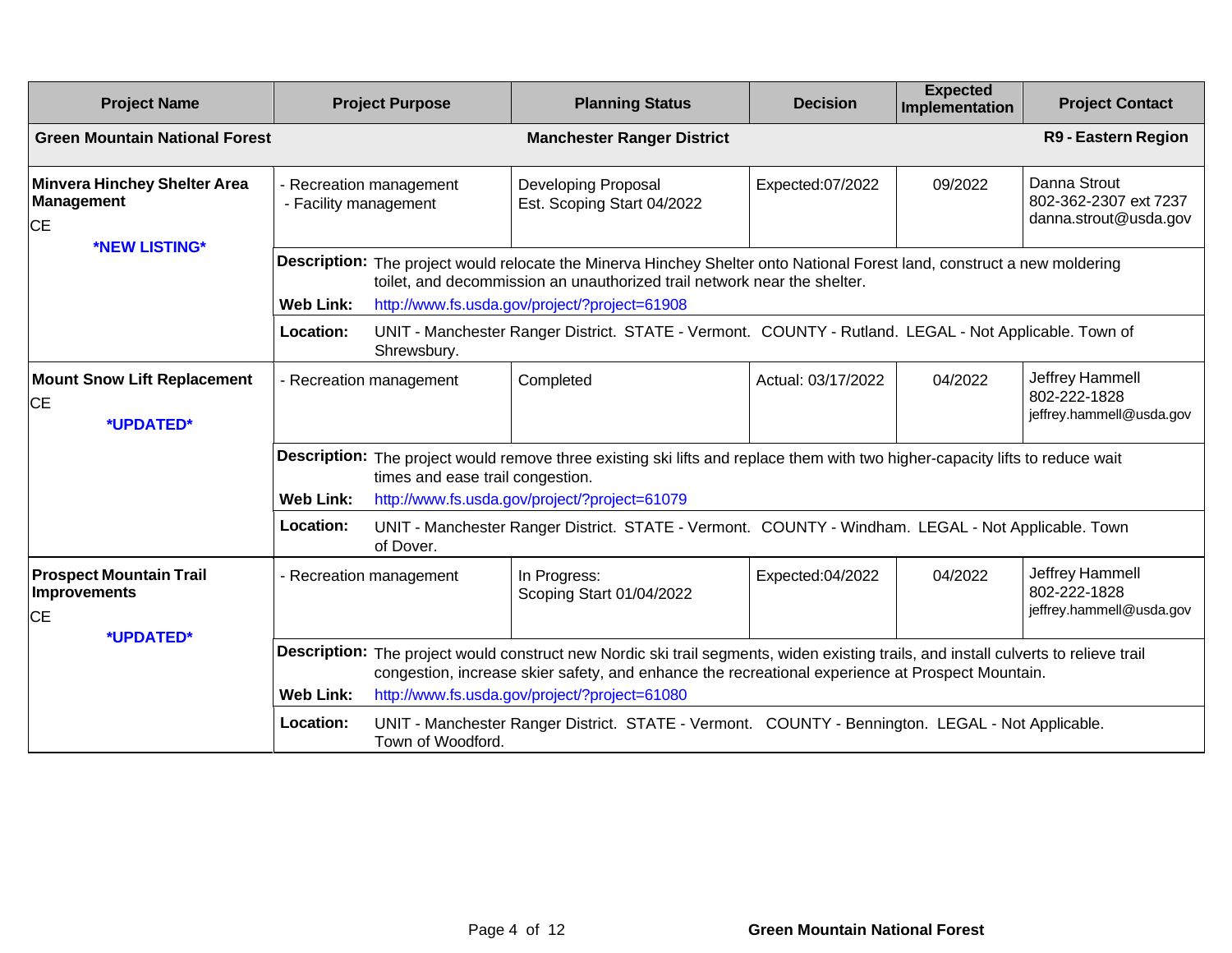| <b>Project Name</b>                                            |                         | <b>Project Purpose</b>                                                                                                                                                                                                                                                     | <b>Planning Status</b>                                                                                                                                                                                                                                                                    | <b>Decision</b>  | <b>Expected</b><br>Implementation | <b>Project Contact</b>                                           |
|----------------------------------------------------------------|-------------------------|----------------------------------------------------------------------------------------------------------------------------------------------------------------------------------------------------------------------------------------------------------------------------|-------------------------------------------------------------------------------------------------------------------------------------------------------------------------------------------------------------------------------------------------------------------------------------------|------------------|-----------------------------------|------------------------------------------------------------------|
| <b>Green Mountain National Forest</b>                          |                         |                                                                                                                                                                                                                                                                            | <b>Manchester Ranger District</b>                                                                                                                                                                                                                                                         |                  |                                   | R9 - Eastern Region                                              |
| <b>Spruce Peak VAST Trail</b><br><b>Additions</b><br><b>CE</b> | - Recreation management |                                                                                                                                                                                                                                                                            | In Progress:<br>Scoping Start 07/03/2019                                                                                                                                                                                                                                                  | Expected:05/2022 | 08/2022                           | Robert Abrams<br>802-362-2307 ext 7725<br>robert.abrams@usda.gov |
| *UPDATED*                                                      | <b>Web Link:</b>        |                                                                                                                                                                                                                                                                            | Description: Add two sections of existing snowmobile trail totaling about 1.1 miles in use and maintained by the VT Association<br>of Snow Travelers (VAST) to the Forest Service trail system.<br>http://www.fs.usda.gov/project/?project=56382                                          |                  |                                   |                                                                  |
|                                                                | Location:               | Towns of Winhall and Manchester.                                                                                                                                                                                                                                           | UNIT - Manchester Ranger District. STATE - Vermont. COUNTY - Bennington. LEGAL - Not Applicable.                                                                                                                                                                                          |                  |                                   |                                                                  |
| <b>Sucker Pond Trail Relocation</b><br><b>CE</b><br>*UPDATED*  | - Recreation management |                                                                                                                                                                                                                                                                            | Developing Proposal<br>Est. Scoping Start 08/2022                                                                                                                                                                                                                                         | Expected:09/2022 | 10/2023                           | Danna Strout<br>802-362-2307 ext 7237<br>danna.strout@usda.gov   |
|                                                                | <b>Web Link:</b>        |                                                                                                                                                                                                                                                                            | Description: The project would involve constructing approximately 0.3 miles of 6-foot-wide trail tread south of Sucker Pond to<br>relocate this section of trail out of a wetland and into a more suitable area for multiple trail uses.<br>http://www.fs.usda.gov/project/?project=61081 |                  |                                   |                                                                  |
|                                                                | Location:               | Town of Stamford.                                                                                                                                                                                                                                                          | UNIT - Manchester Ranger District. STATE - Vermont. COUNTY - Bennington. LEGAL - Not Applicable.                                                                                                                                                                                          |                  |                                   |                                                                  |
| <b>White Oak Planting</b><br><b>CE</b><br>*UPDATED*            |                         | - Research and Development                                                                                                                                                                                                                                                 | In Progress:<br>Scoping Start 03/22/2022                                                                                                                                                                                                                                                  | Expected:05/2022 | 08/2022                           | Jeffrey Tilley<br>802-272-4852<br>jeffrey.tilley@usda.gov        |
|                                                                | <b>Web Link:</b>        | Description: The purpose of this project is to establish white oak seedlings in a genetic test to evaluate which parents produce<br>high quality seedlings, and which sources of white oak are best adapted to this site.<br>http://www.fs.usda.gov/project/?project=61092 |                                                                                                                                                                                                                                                                                           |                  |                                   |                                                                  |
|                                                                | Location:               | Town of Dorset.                                                                                                                                                                                                                                                            | UNIT - Manchester Ranger District. STATE - Vermont. COUNTY - Bennington. LEGAL - Not Applicable.                                                                                                                                                                                          |                  |                                   |                                                                  |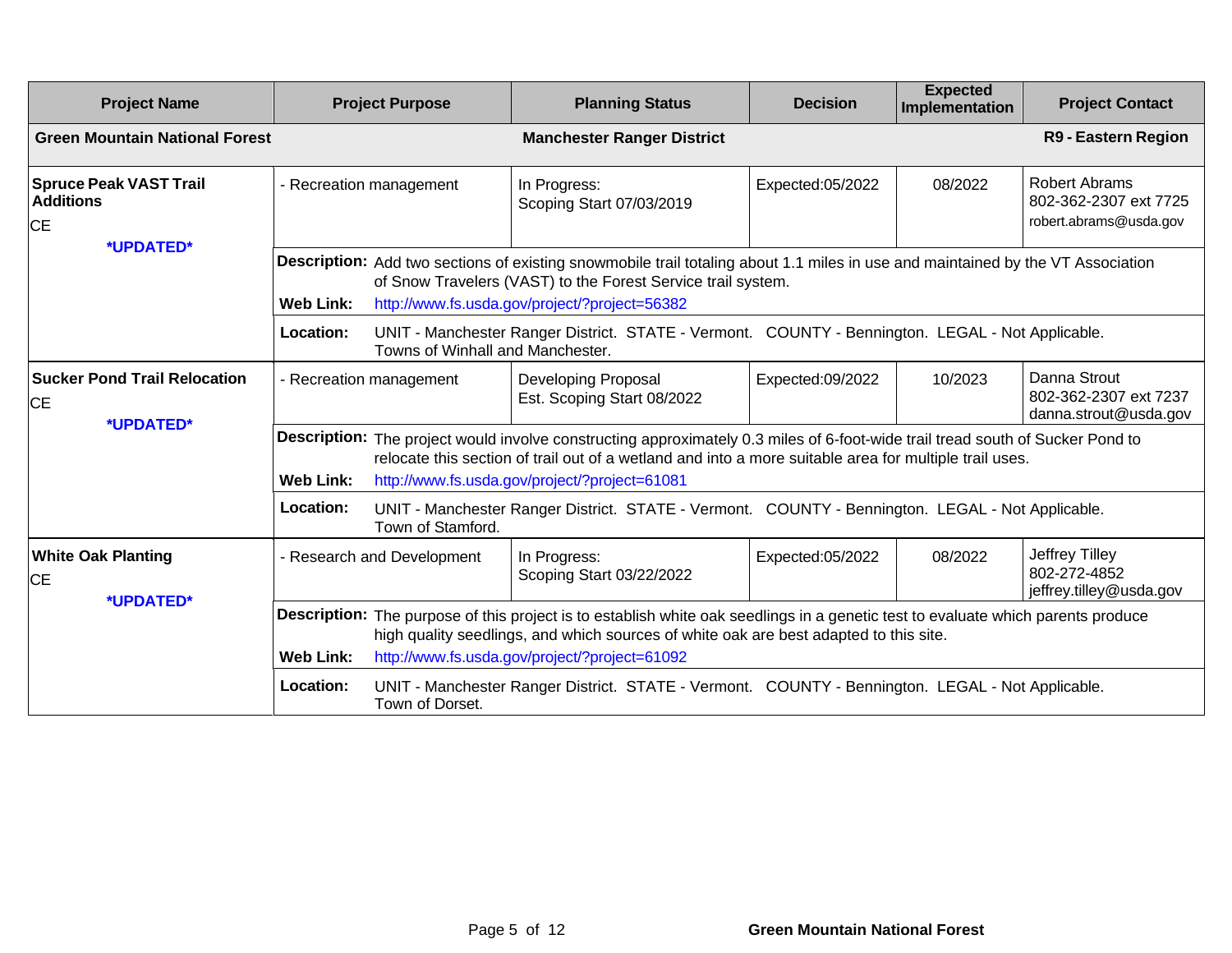| <b>Project Name</b>                                        | <b>Project Purpose</b>        | <b>Planning Status</b>                                                                                                                                                                                                                                                                                                                                                                        | <b>Decision</b> | <b>Expected</b><br>Implementation | <b>Project Contact</b>                                        |  |  |
|------------------------------------------------------------|-------------------------------|-----------------------------------------------------------------------------------------------------------------------------------------------------------------------------------------------------------------------------------------------------------------------------------------------------------------------------------------------------------------------------------------------|-----------------|-----------------------------------|---------------------------------------------------------------|--|--|
| <b>Green Mountain National Forest</b>                      |                               | <b>Manchester Ranger District</b>                                                                                                                                                                                                                                                                                                                                                             |                 |                                   | <b>R9 - Eastern Region</b>                                    |  |  |
| <b>Wilcox Special Use Permit</b><br>Amendment<br><b>CE</b> | - Special use management      | On Hold                                                                                                                                                                                                                                                                                                                                                                                       | N/A             | N/A                               | Jennifer Edmonds<br>802-747-6746<br>jennifer.edmonds@usda.gov |  |  |
| *UPDATED*                                                  | <b>Web Link:</b><br>Location: | Description: This project would consist of the issuance of a special use permit amendment to the Wilcox Cultivation Permit.<br>The amendment would allow Mr. Wilcox to cultivate the 8.3 acre field adjacent to his current permit area.<br>http://www.fs.usda.gov/project/?project=57935<br>UNIT - Manchester Ranger District. STATE - Vermont. COUNTY - Bennington. LEGAL - Not Applicable. |                 |                                   |                                                               |  |  |
|                                                            | Town of Manchester.           |                                                                                                                                                                                                                                                                                                                                                                                               |                 |                                   |                                                               |  |  |

| <b>Green Mountain National Forest</b>                               |                               |                                      | <b>Middlebury Ranger District</b>                                                                                                                                                                                                                                                                                                               |                    |         | R9 - Eastern Region                                           |
|---------------------------------------------------------------------|-------------------------------|--------------------------------------|-------------------------------------------------------------------------------------------------------------------------------------------------------------------------------------------------------------------------------------------------------------------------------------------------------------------------------------------------|--------------------|---------|---------------------------------------------------------------|
| 2021 Maple Tapping Special<br><b>Use Permits</b><br>EA<br>*UPDATED* |                               | - Special use management             | In Progress:<br>Scoping Start 06/01/2021<br>Est. Comment Period Public<br>Notice 05/2022                                                                                                                                                                                                                                                        | Expected:07/2022   | 08/2022 | Jennifer Edmonds<br>802-747-6746<br>jennifer.edmonds@usda.gov |
|                                                                     | <b>Web Link:</b><br>Location: |                                      | Description: The proposed action would authorize three maple tapping operations which have requested forest product special<br>use permits to begin or expand operations.<br>http://www.fs.usda.gov/project/?project=60183<br>UNIT - Middlebury Ranger District. STATE - Vermont. COUNTY - Addison. LEGAL - Not Applicable. Town of             |                    |         |                                                               |
| 2021 Skid Road Permits<br><b>CE</b><br>*UPDATED*                    |                               | Lincoln.<br>- Special use management | Completed                                                                                                                                                                                                                                                                                                                                       | Actual: 01/06/2022 | 01/2022 | Jennifer Edmonds<br>802-353-8186<br>jennifer.edmonds@usda.gov |
|                                                                     | <b>Web Link:</b><br>Location: | Goshen and Bristol.                  | Description: This project would issue a permit for an application for construction and use of a skid road on Forest Service land<br>to accomplish logging on adjacent private lands.<br>http://www.fs.usda.gov/project/?project=61105<br>UNIT - Middlebury Ranger District. STATE - Vermont. COUNTY - Addison. LEGAL - Not Applicable. Towns of |                    |         |                                                               |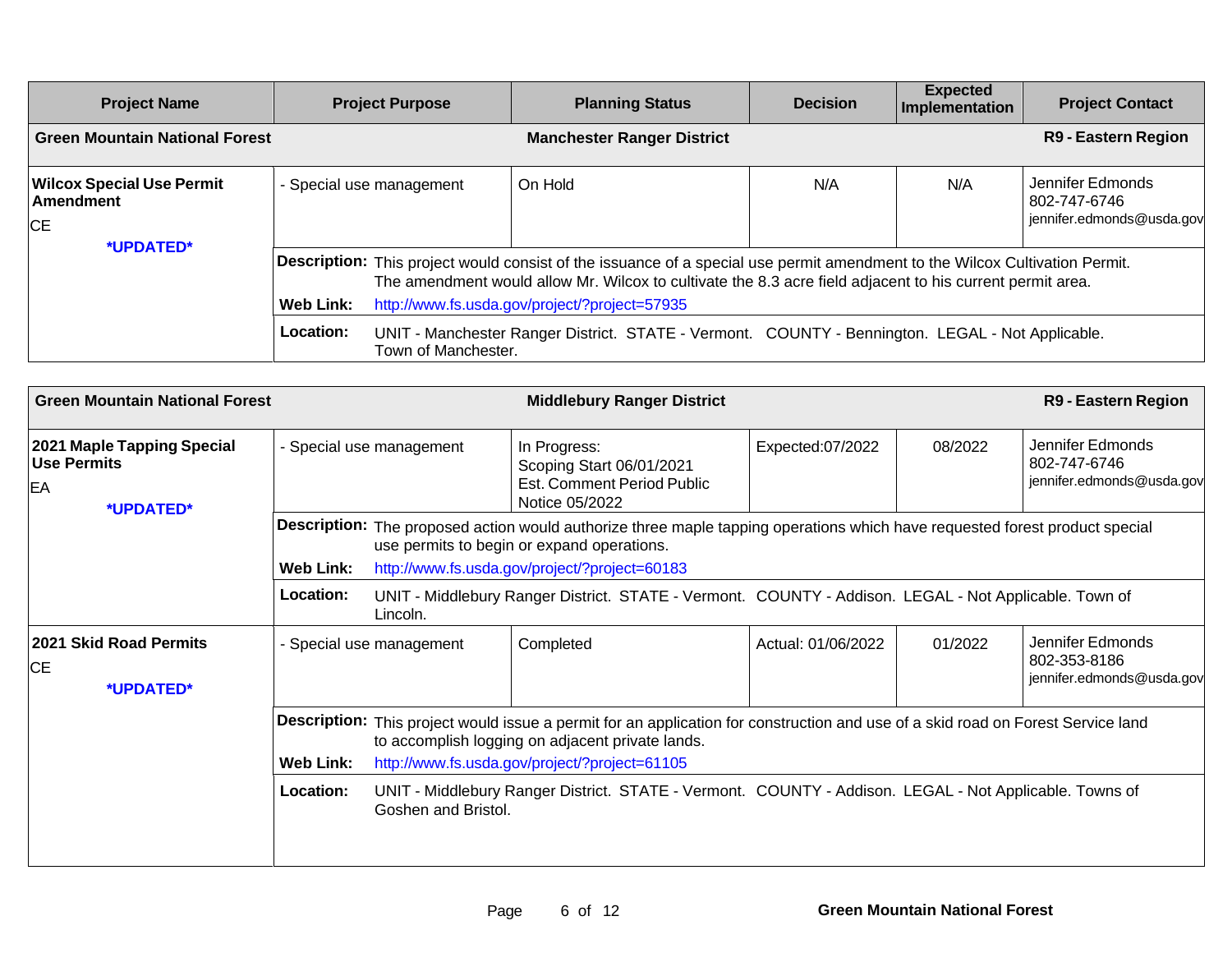| <b>Project Name</b>                                                             | <b>Project Purpose</b>                   | <b>Planning Status</b>                                                                                                                                                                                                                                                                      | <b>Decision</b>    | <b>Expected</b><br><b>Implementation</b> | <b>Project Contact</b>                                                                |  |
|---------------------------------------------------------------------------------|------------------------------------------|---------------------------------------------------------------------------------------------------------------------------------------------------------------------------------------------------------------------------------------------------------------------------------------------|--------------------|------------------------------------------|---------------------------------------------------------------------------------------|--|
| <b>Green Mountain National Forest</b>                                           |                                          | <b>Middlebury Ranger District</b>                                                                                                                                                                                                                                                           |                    |                                          | R9 - Eastern Region                                                                   |  |
| <b>Falls of Lana Parking Lot</b><br><b>Reconstruction</b><br><b>CE</b>          | - Recreation management                  | Completed                                                                                                                                                                                                                                                                                   | Actual: 03/21/2022 | 03/2022                                  | <b>Philip MacAskill</b><br>802-767-4261 ext 5530<br>philip.macaskill@usda.gov         |  |
| *UPDATED*                                                                       | <b>Web Link:</b>                         | Description: The proposed action is to reconfigure the parking area at the Falls of Lana Trailhead by widening and repaving the<br>existing parking lot. This would allow for 15 additional parking spaces.<br>http://www.fs.usda.gov/project/?project=61098                                |                    |                                          |                                                                                       |  |
|                                                                                 | Location:<br>Salisbury.                  | UNIT - Middlebury Ranger District. STATE - Vermont. COUNTY - Addison. LEGAL - Not Applicable. Town of                                                                                                                                                                                       |                    |                                          |                                                                                       |  |
| <b>Goshen Dam Spillway Permit</b><br><b>Amendment</b><br><b>CE</b><br>*UPDATED* | - Special use management                 | Developing Proposal<br>Est. Scoping Start 04/2022                                                                                                                                                                                                                                           | Expected:04/2022   | 04/2022                                  | Jennifer Edmonds<br>802-747-6746<br>jennifer.edmonds@usda.gov                         |  |
|                                                                                 | <b>Web Link:</b>                         | Description: The proposed action is to amend the Goshen Dam Spillway permit (ROC365) in include an additional 0.5 acres to<br>the permit area for the check dams (see project map), and to amend the expiration date to December 31, 2026.<br>http://www.fs.usda.gov/project/?project=61099 |                    |                                          |                                                                                       |  |
|                                                                                 | Location:<br>Goshen.                     | UNIT - Middlebury Ranger District. STATE - Vermont. COUNTY - Addison. LEGAL - Not Applicable. Town of                                                                                                                                                                                       |                    |                                          |                                                                                       |  |
| <b>Middlebury College Land</b><br><b>Exchange</b><br><b>CE</b>                  | - Land ownership management              | In Progress:<br>Scoping Start 04/01/2021                                                                                                                                                                                                                                                    | Expected:08/2022   | 08/2022                                  | <b>Christopher Mattrick</b><br>802-767-4261 ext 5513<br>christopher.mattrick@usda.gov |  |
| *UPDATED*                                                                       |                                          | Description: The Forest Service proposes to exchange an approximately 475 acre tract of land on the GMNF for approximately<br>402 acres of land owned by Middlebury College in the Breadloaf area of Ripton, Vermont.                                                                       |                    |                                          |                                                                                       |  |
|                                                                                 | <b>Web Link:</b><br>Location:<br>Ripton. | http://www.fs.usda.gov/project/?project=59518<br>UNIT - Middlebury Ranger District. STATE - Vermont. COUNTY - Addison. LEGAL - Not Applicable. Town of                                                                                                                                      |                    |                                          |                                                                                       |  |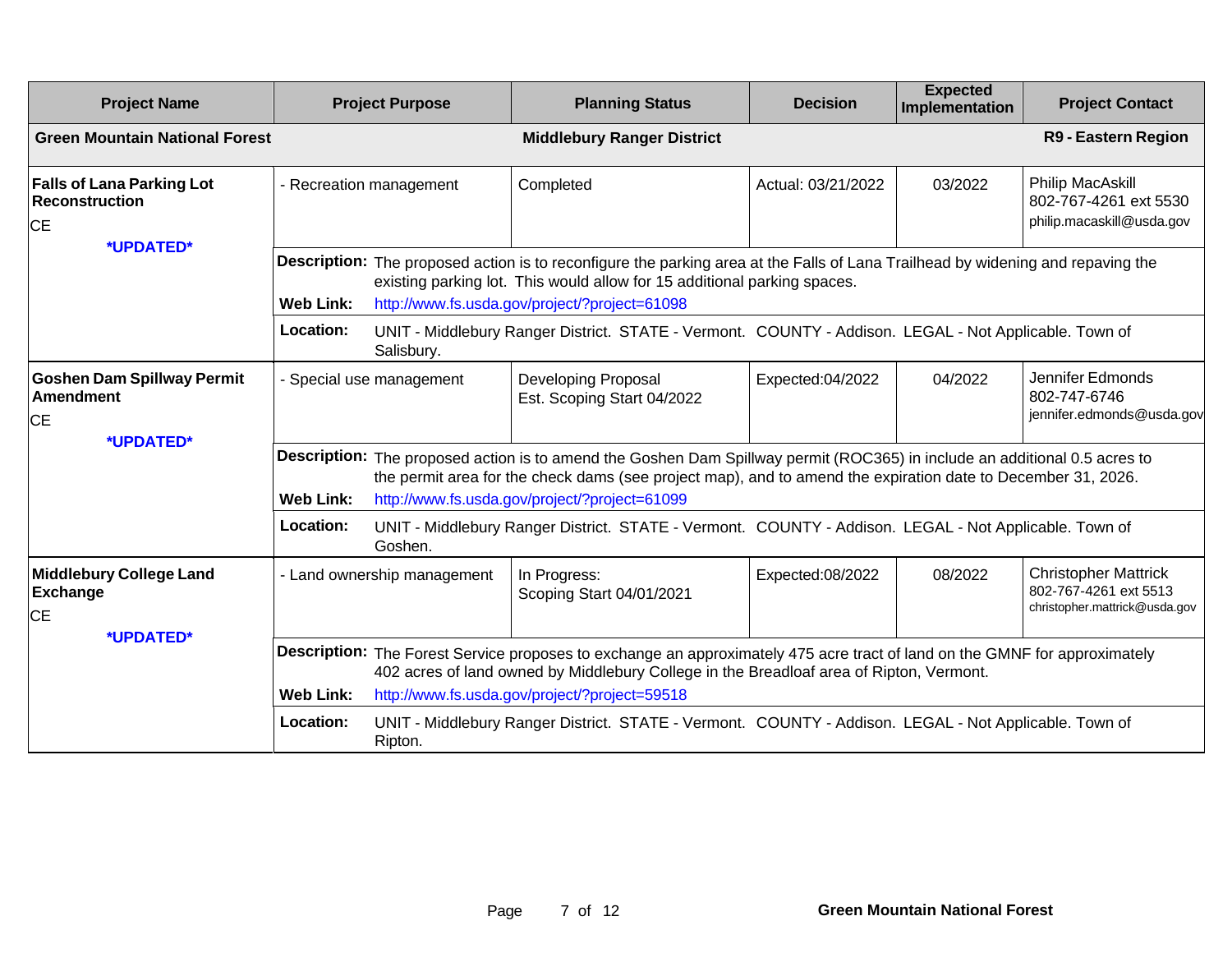| <b>Project Name</b>                                                                                  | <b>Project Purpose</b>                               | <b>Planning Status</b>                                                                                                                                                                                                                                                | <b>Decision</b>    | <b>Expected</b><br><b>Implementation</b> | <b>Project Contact</b>                                                                |
|------------------------------------------------------------------------------------------------------|------------------------------------------------------|-----------------------------------------------------------------------------------------------------------------------------------------------------------------------------------------------------------------------------------------------------------------------|--------------------|------------------------------------------|---------------------------------------------------------------------------------------|
| <b>Green Mountain National Forest</b>                                                                |                                                      | <b>Middlebury Ranger District</b>                                                                                                                                                                                                                                     |                    |                                          | R9 - Eastern Region                                                                   |
| <b>Middlebury Office</b><br><b>Administrative Site Conveyance</b><br><b>CE</b>                       | - Land ownership management<br>- Facility management | In Progress:<br>Scoping Start 03/03/2021                                                                                                                                                                                                                              | Expected:05/2022   | 06/2022                                  | <b>Christopher Mattrick</b><br>802-767-4261 ext 5513<br>christopher.mattrick@usda.gov |
| *UPDATED*                                                                                            | <b>Web Link:</b>                                     | Description: This project consists of the closure and conveyance of the Middlebury Office Administrative Site to reduce and<br>align facilities and infrastructure with current staffing and budget levels.<br>http://www.fs.usda.gov/project/?project=59628          |                    |                                          |                                                                                       |
|                                                                                                      | Location:<br>Middlebury.                             | UNIT - Middlebury Ranger District. STATE - Vermont. COUNTY - Addison. LEGAL - Not Applicable. Town of                                                                                                                                                                 |                    |                                          |                                                                                       |
| <b>Moosalamoo-Silver Lake</b><br><b>Connector Trail</b><br><b>CE</b><br>*NEW LISTING*                | - Recreation management                              | Developing Proposal<br>Est. Scoping Start 06/2022                                                                                                                                                                                                                     | Expected:08/2022   | 08/2022                                  | David Nulsen<br>802-767-4261 ext<br>5533<br>david.nulsen@usda.gov                     |
|                                                                                                      | Moosalamoo Campground.<br><b>Web Link:</b>           | Description: The project would construct and maintain a nonmotorized recreation trail between Silver Lake and the<br>http://www.fs.usda.gov/project/?project=61909                                                                                                    |                    |                                          |                                                                                       |
|                                                                                                      | Location:<br>Goshen, Salisbury, and Leicester.       | UNIT - Middlebury Ranger District. STATE - Vermont. COUNTY - Addison. LEGAL - Not Applicable. Towns of                                                                                                                                                                |                    |                                          |                                                                                       |
| <b>North Country Trail Corridor</b><br>and Oak Ridge Trailhead<br><b>Reconstruction</b><br><b>CE</b> | - Recreation management                              | Completed                                                                                                                                                                                                                                                             | Actual: 03/21/2022 | 03/2022                                  | Philip MacAskill<br>802-767-4261 ext 5530<br>philip.macaskill@usda.gov                |
| *UPDATED*                                                                                            | <b>Web Link:</b>                                     | Description: The project proposal includes activities at three sites: 1) Oak Ridge Trailhead reconstruction, 2) North Country<br>National Scenic Trail construction (0.3 miles), and 3) existing trail improvements.<br>http://www.fs.usda.gov/project/?project=61101 |                    |                                          |                                                                                       |
|                                                                                                      | Location:<br>Middlebury and Hancock.                 | UNIT - Middlebury Ranger District. STATE - Vermont. COUNTY - Addison. LEGAL - Not Applicable. Towns of                                                                                                                                                                |                    |                                          |                                                                                       |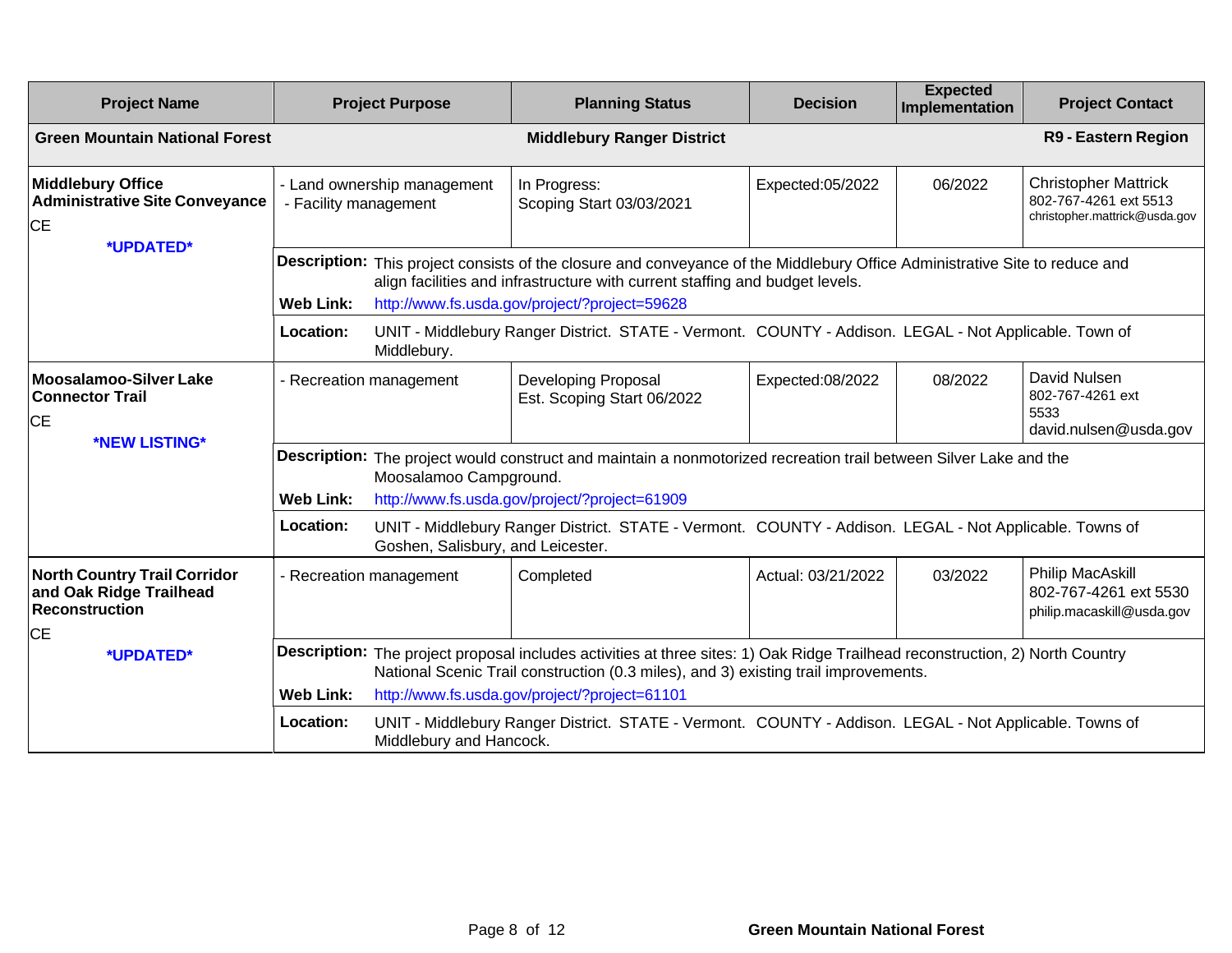| <b>Project Name</b>                                                                 |                                                                              | <b>Project Purpose</b>                                                                                                                                                                                                                                                        | <b>Planning Status</b>                                                                                | <b>Decision</b>  | <b>Expected</b><br>Implementation | <b>Project Contact</b>                                                 |  |
|-------------------------------------------------------------------------------------|------------------------------------------------------------------------------|-------------------------------------------------------------------------------------------------------------------------------------------------------------------------------------------------------------------------------------------------------------------------------|-------------------------------------------------------------------------------------------------------|------------------|-----------------------------------|------------------------------------------------------------------------|--|
| <b>Green Mountain National Forest</b>                                               |                                                                              |                                                                                                                                                                                                                                                                               | <b>Middlebury Ranger District</b>                                                                     |                  |                                   | R9 - Eastern Region                                                    |  |
| <b>Silver Lake Hut Construction</b><br>and Operations<br><b>CE</b><br>*NEW LISTING* | - Recreation management<br>- Special use management<br>- Facility management |                                                                                                                                                                                                                                                                               | Developing Proposal<br>Est. Scoping Start 08/2022                                                     | Expected:09/2022 | 03/2023                           | Kenneth Norden<br>802-388-4362 ext<br>5523<br>kenneth.norden@usda.gov  |  |
|                                                                                     | <b>Web Link:</b>                                                             | Description: Vermont Huts Association and the Moosalamoo Association are proposing the construction and operation of a hut<br>at Silver Lake. The proposed hut would be open to the public for year-round recreation.<br>http://www.fs.usda.gov/project/?project=61910        |                                                                                                       |                  |                                   |                                                                        |  |
|                                                                                     | Location:                                                                    | Leicester.                                                                                                                                                                                                                                                                    | UNIT - Middlebury Ranger District. STATE - Vermont. COUNTY - Addison. LEGAL - Not Applicable. Town of |                  |                                   |                                                                        |  |
| <b>Silver Lake Recreation Site</b><br>Improvements<br><b>CE</b>                     | - Recreation management                                                      |                                                                                                                                                                                                                                                                               | Developing Proposal<br>Est. Scoping Start 04/2022                                                     | Expected:05/2022 | 06/2022                           | Philip MacAskill<br>802-767-4261 ext 5530<br>philip.macaskill@usda.gov |  |
| *UPDATED*                                                                           | <b>Web Link:</b>                                                             | Description: The project would implement a variety of improvements at the Silver Lake Campground and day-use area.<br>http://www.fs.usda.gov/project/?project=61103                                                                                                           |                                                                                                       |                  |                                   |                                                                        |  |
|                                                                                     | Location:                                                                    | Leicester.                                                                                                                                                                                                                                                                    | UNIT - Middlebury Ranger District. STATE - Vermont. COUNTY - Addison. LEGAL - Not Applicable. Town of |                  |                                   |                                                                        |  |
| <b>Walters Right of Way Permit</b><br>Authorization<br><b>CE</b><br>*UPDATED*       |                                                                              | - Special use management                                                                                                                                                                                                                                                      | Developing Proposal<br>Est. Scoping Start 05/2022                                                     | Expected:06/2022 | 06/2022                           | Jennifer Edmonds<br>802-747-6746<br>jennifer.edmonds@usda.gov          |  |
|                                                                                     | <b>Web Link:</b>                                                             | Description: A Special Use Permit would be issued with a term of twenty years for a road Right of Way for the existing<br>snowmobile trail (Blue Ridge Mountain Trail, #136) that is 1,712 feet long and up to 16 feet wide.<br>http://www.fs.usda.gov/project/?project=59806 |                                                                                                       |                  |                                   |                                                                        |  |
|                                                                                     | Location:                                                                    | Chittenden.                                                                                                                                                                                                                                                                   | UNIT - Middlebury Ranger District. STATE - Vermont. COUNTY - Rutland. LEGAL - Not Applicable. Town of |                  |                                   |                                                                        |  |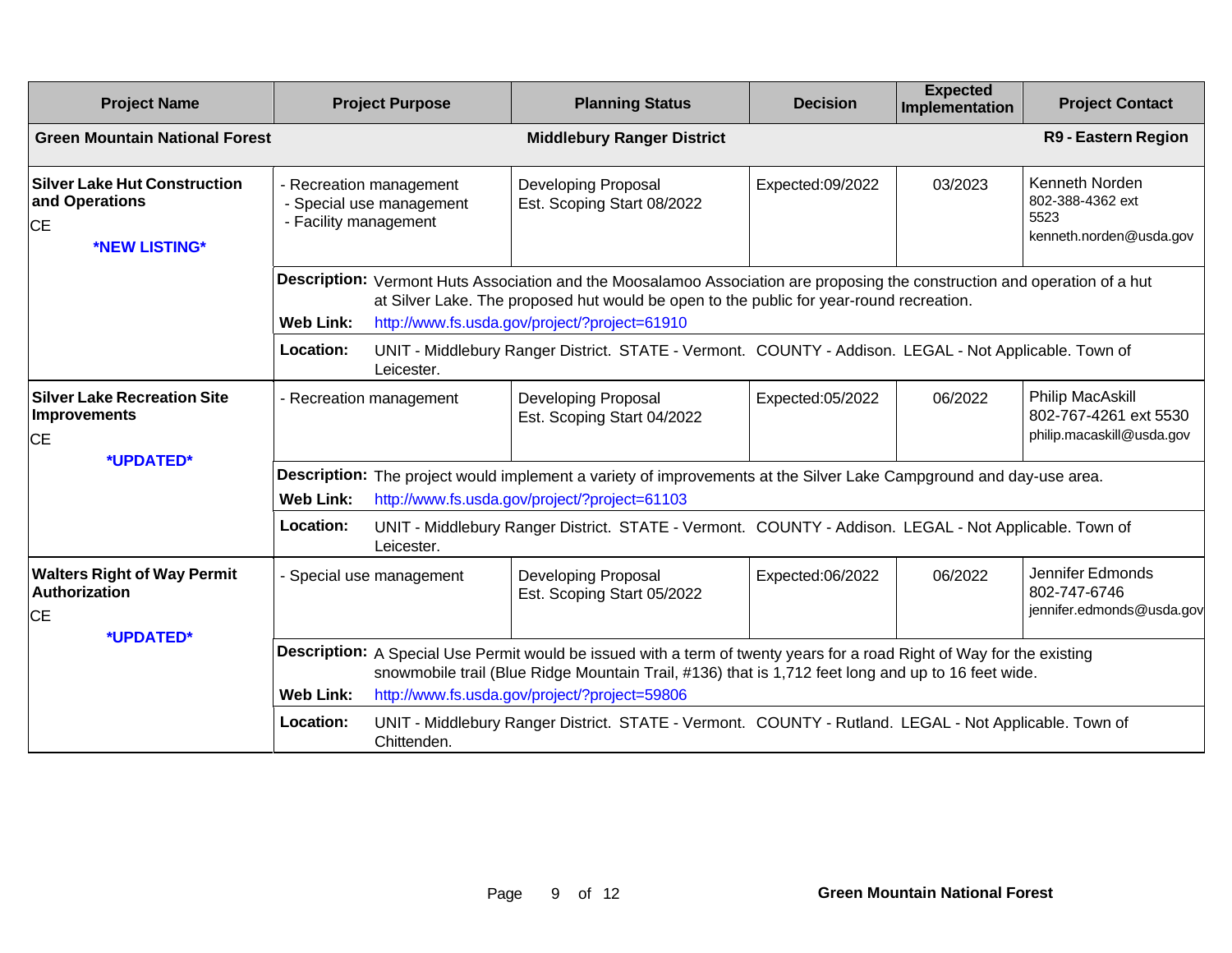| <b>Project Name</b>                                       |                                                                                                                                                                                                                                                                                                                             | <b>Project Purpose</b> | <b>Planning Status</b>                                                                                | <b>Decision</b>  | <b>Expected</b><br>Implementation | <b>Project Contact</b>                                                        |
|-----------------------------------------------------------|-----------------------------------------------------------------------------------------------------------------------------------------------------------------------------------------------------------------------------------------------------------------------------------------------------------------------------|------------------------|-------------------------------------------------------------------------------------------------------|------------------|-----------------------------------|-------------------------------------------------------------------------------|
| <b>Green Mountain National Forest</b>                     |                                                                                                                                                                                                                                                                                                                             |                        | <b>Middlebury Ranger District</b>                                                                     |                  |                                   | <b>R9 - Eastern Region</b>                                                    |
| <b>Widow's Clearing Trail</b><br>Realignment<br><b>CE</b> | - Recreation management                                                                                                                                                                                                                                                                                                     |                        | <b>Developing Proposal</b><br>Est. Scoping Start 07/2022                                              | Expected:08/2022 | 11/2022                           | <b>Philip MacAskill</b><br>802-767-4261 ext 5530<br>philip.macaskill@usda.gov |
| *NEW LISTING*                                             | Description: The project would realign the Widow's Clearing Trail by Constructing .5 miles of multi-use nonmotorized trail, and<br>decommissioning .6 miles of trail. The proposed new trail would be managed for bicycles, horses, xc skiing, and<br>hiking.<br>Web Link:<br>http://www.fs.usda.gov/project/?project=61911 |                        |                                                                                                       |                  |                                   |                                                                               |
|                                                           | Location:                                                                                                                                                                                                                                                                                                                   | Ripton.                | UNIT - Middlebury Ranger District. STATE - Vermont. COUNTY - Addison. LEGAL - Not Applicable. Town of |                  |                                   |                                                                               |

| <b>Green Mountain National Forest</b>                                                                     |                               | <b>Rochester Ranger District</b>                                                                                                                                                                                                                               |                                                                                                                                                                                                                                        |                  |         | R9 - Eastern Region                                                    |
|-----------------------------------------------------------------------------------------------------------|-------------------------------|----------------------------------------------------------------------------------------------------------------------------------------------------------------------------------------------------------------------------------------------------------------|----------------------------------------------------------------------------------------------------------------------------------------------------------------------------------------------------------------------------------------|------------------|---------|------------------------------------------------------------------------|
| <b>Appalachian Trail Side &amp;</b><br><b>Corridor Crossing Trail</b><br><b>Designations</b><br><b>CE</b> | - Recreation management       |                                                                                                                                                                                                                                                                | In Progress:<br>Scoping Start 06/07/2021                                                                                                                                                                                               | Expected:05/2022 | 06/2022 | Shawn Langston<br>802-747-6743<br>Shawn.Langston@usda.gov              |
| *UPDATED*                                                                                                 | <b>Web Link:</b>              |                                                                                                                                                                                                                                                                | Description: The project would add three existing trail segments to the National Forest System in the Town of Norwich, Vermont<br>(Dothan Brook, Joshua, and Griggs Mountain Trails).<br>http://www.fs.usda.gov/project/?project=59805 |                  |         |                                                                        |
|                                                                                                           | Location:                     | Norwich.                                                                                                                                                                                                                                                       | UNIT - Rochester Ranger District. STATE - Vermont. COUNTY - Windsor. LEGAL - Not Applicable. Town of                                                                                                                                   |                  |         |                                                                        |
| <b>Bear Brook Winter Parking</b><br><b>Reconstruction</b><br><b>CE</b>                                    |                               | - Recreation management                                                                                                                                                                                                                                        | Developing Proposal<br>Est. Scoping Start 06/2022                                                                                                                                                                                      | Expected:08/2022 | 09/2023 | Philip MacAskill<br>802-767-4261 ext 5530<br>philip.macaskill@usda.gov |
| *UPDATED*                                                                                                 |                               | Description: The former Bear Brook Picnic Ground parking lot would be renovated to provide up to 50 parking spaces for users<br>of the Brandon Gap Backcountry Zones. The project would mostly utilize the existing footprint of the previous<br>parking area. |                                                                                                                                                                                                                                        |                  |         |                                                                        |
|                                                                                                           | <b>Web Link:</b><br>Location: | Rochester.                                                                                                                                                                                                                                                     | http://www.fs.usda.gov/project/?project=61093<br>UNIT - Rochester Ranger District. STATE - Vermont. COUNTY - Windsor. LEGAL - Not Applicable. Town of                                                                                  |                  |         |                                                                        |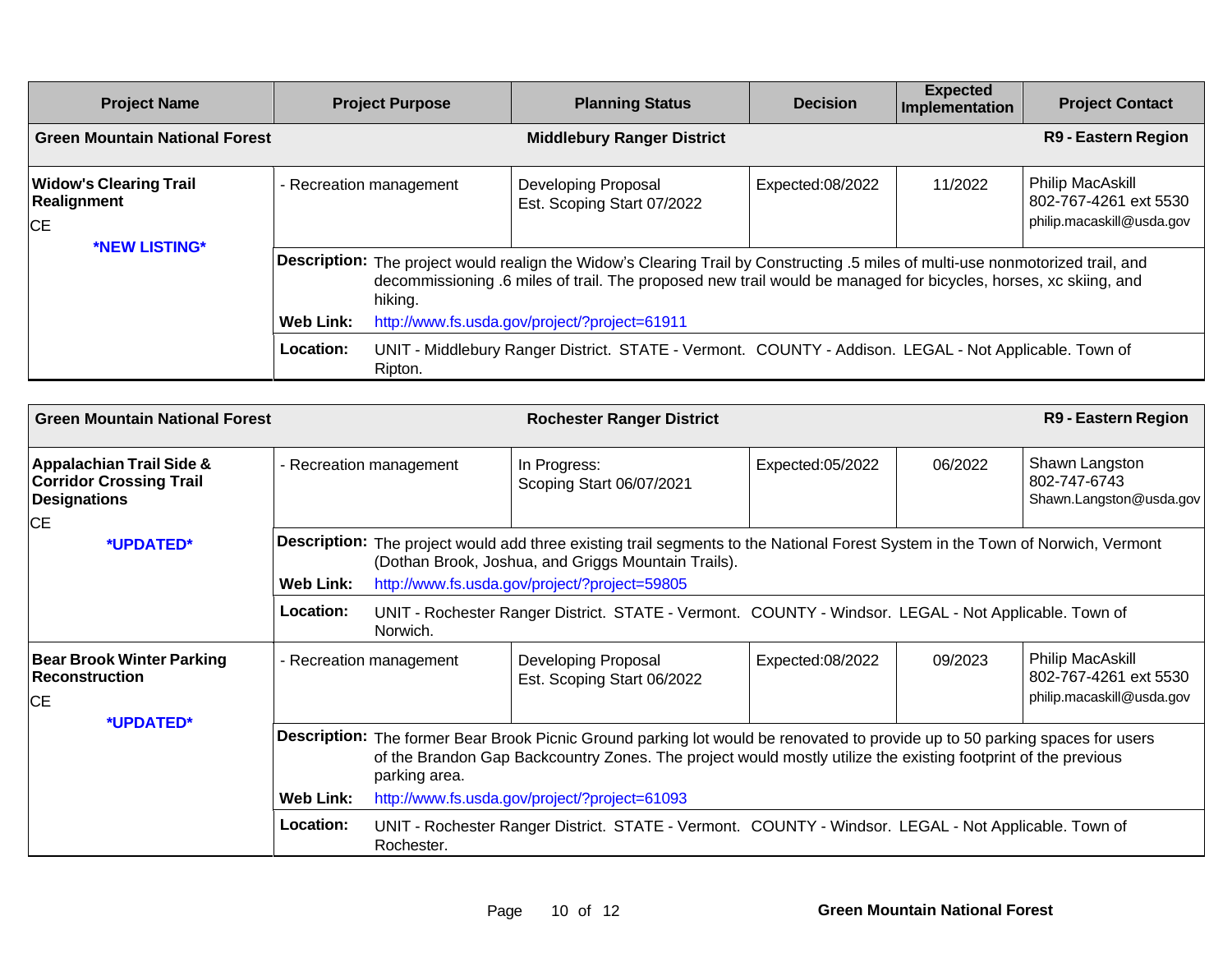| <b>Project Name</b>                                                                                  | <b>Project Purpose</b>                                                                                                                                                                                                                                                                         |                                                                                                                    | <b>Planning Status</b>                                   | <b>Decision</b>  | <b>Expected</b><br>Implementation | <b>Project Contact</b>                                                 |  |  |  |
|------------------------------------------------------------------------------------------------------|------------------------------------------------------------------------------------------------------------------------------------------------------------------------------------------------------------------------------------------------------------------------------------------------|--------------------------------------------------------------------------------------------------------------------|----------------------------------------------------------|------------------|-----------------------------------|------------------------------------------------------------------------|--|--|--|
| <b>Green Mountain National Forest</b>                                                                |                                                                                                                                                                                                                                                                                                |                                                                                                                    | <b>Rochester Ranger District</b>                         |                  |                                   | R9 - Eastern Region                                                    |  |  |  |
| <b>Lincoln Gap Parking Lot</b><br><b>Renovation</b><br><b>CE</b>                                     | - Recreation management                                                                                                                                                                                                                                                                        |                                                                                                                    | Developing Proposal<br>Est. Scoping Start 05/2022        | Expected:08/2022 | 10/2022                           | Philip MacAskill<br>802-767-4261 ext 5530<br>philip.macaskill@usda.gov |  |  |  |
| *UPDATED*                                                                                            | Description: The project would renovate the upper and lower parking areas at Lincoln Gap to provide safe parking for up to 50<br>vehicles.<br>http://www.fs.usda.gov/project/?project=61100<br><b>Web Link:</b>                                                                                |                                                                                                                    |                                                          |                  |                                   |                                                                        |  |  |  |
|                                                                                                      | UNIT - Rochester Ranger District. STATE - Vermont. COUNTY - Addison. LEGAL - Not Applicable. Town of<br>Location:<br>Lincoln.                                                                                                                                                                  |                                                                                                                    |                                                          |                  |                                   |                                                                        |  |  |  |
| <b>Sugarbush Heaven's Gate Lift</b><br>Replacement<br><b>CE</b>                                      | - Recreation management<br>- Special use management<br>- Facility management                                                                                                                                                                                                                   |                                                                                                                    | <b>Developing Proposal</b><br>Est. Scoping Start 04/2022 | Expected:07/2022 | 04/2023                           | Jeffrey Hammell<br>802-222-1828<br>jeffrey.hammell@usda.gov            |  |  |  |
| *NEW LISTING*                                                                                        | Description: The project would replace the slow 34-year-old fixed grip triple chairlift with a with a new, lower-profile,<br>dependable fixed grip quad chairlift, giving better access to upper terrain of Lincoln Peak.<br><b>Web Link:</b><br>http://www.fs.usda.gov/project/?project=61914 |                                                                                                                    |                                                          |                  |                                   |                                                                        |  |  |  |
|                                                                                                      | Location:                                                                                                                                                                                                                                                                                      | UNIT - Rochester Ranger District. STATE - Vermont. COUNTY - Washington. LEGAL - Not Applicable. Town<br>of Warren. |                                                          |                  |                                   |                                                                        |  |  |  |
| <b>Sugarbush Reverse Traverse</b><br><b>Realignment and Snowmaking</b><br><b>CE</b><br>*NEW LISTING* | - Recreation management<br>- Special use management                                                                                                                                                                                                                                            |                                                                                                                    | Developing Proposal<br>Est. Scoping Start 04/2022        | Expected:05/2022 | 06/2022                           | Jeffrey Hammell<br>802-222-1828<br>jeffrey.hammell@usda.gov            |  |  |  |
|                                                                                                      | Description: The project would realign the current trail to a more downhill and skier friendly traverse connecting the top of Valley<br>House chairlift to the bottom of Heaven's Gate chairlift.<br><b>Web Link:</b><br>http://www.fs.usda.gov/project/?project=61916                         |                                                                                                                    |                                                          |                  |                                   |                                                                        |  |  |  |
|                                                                                                      | UNIT - Rochester Ranger District. STATE - Vermont. COUNTY - Washington. LEGAL - Not Applicable. Town<br>Location:<br>of Warren.                                                                                                                                                                |                                                                                                                    |                                                          |                  |                                   |                                                                        |  |  |  |